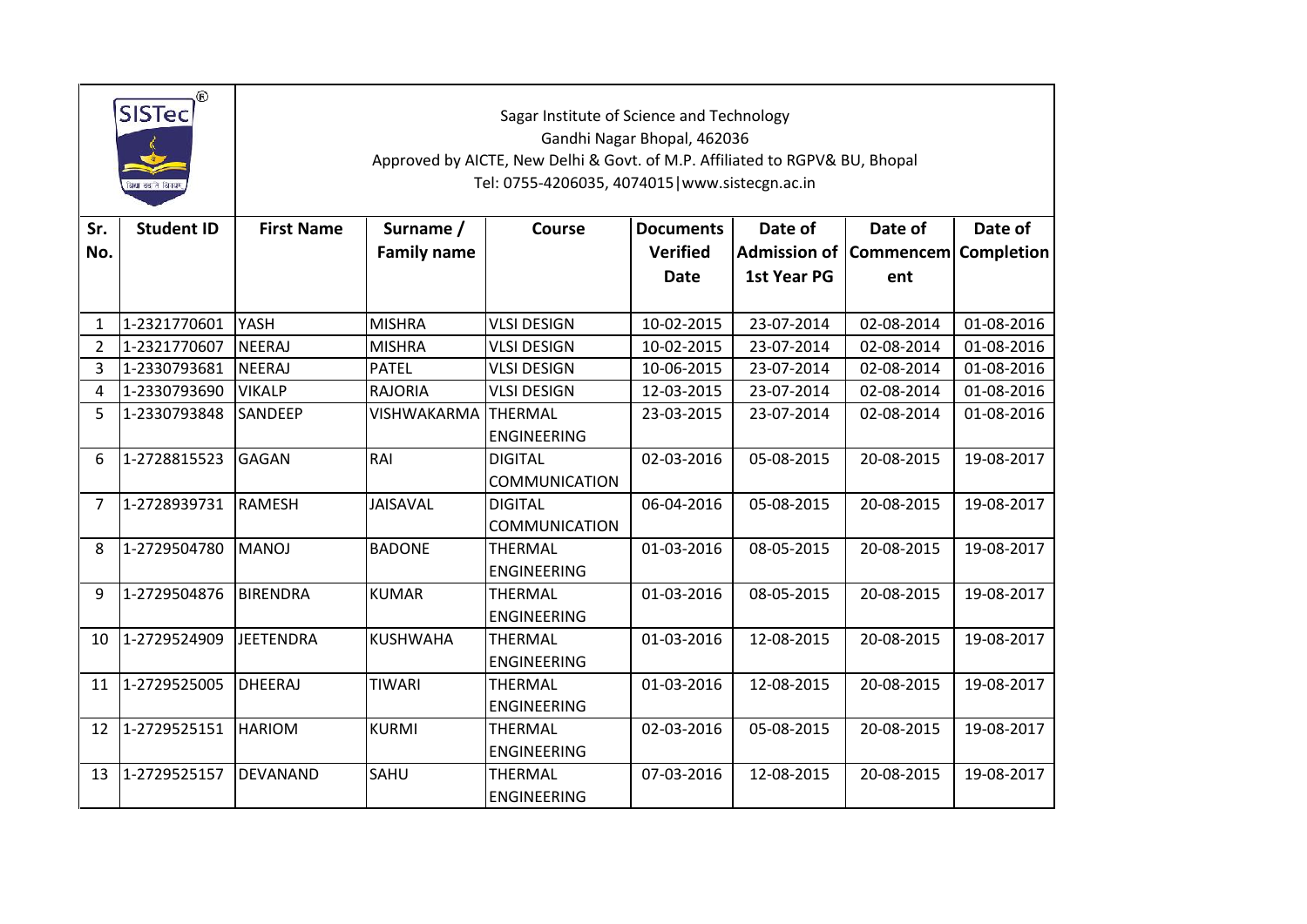| Sr. | <b>Student ID</b>       | <b>First Name</b>  | Surname /          | Course                | <b>Documents</b> | Date of                           | Date of    | Date of    |
|-----|-------------------------|--------------------|--------------------|-----------------------|------------------|-----------------------------------|------------|------------|
| No. |                         |                    | <b>Family name</b> |                       | <b>Verified</b>  | Admission of Commencem Completion |            |            |
|     |                         |                    |                    |                       | <b>Date</b>      | 1st Year PG                       | ent        |            |
|     |                         |                    |                    |                       |                  |                                   |            |            |
|     | 14 1-2729525183         | <b>JAIPRAKASH</b>  | <b>GARG</b>        | <b>THERMAL</b>        | 02-03-2016       | 05-08-2015                        | 20-08-2015 | 19-08-2017 |
|     |                         |                    |                    | <b>ENGINEERING</b>    |                  |                                   |            |            |
|     | 15 1-2729560058         | <b>ANAND KUMAR</b> | <b>SINGH</b>       | <b>COMPUTER</b>       | 01-03-2016       | 08-05-2015                        | 20-08-2015 | 19-08-2017 |
|     |                         |                    |                    | <b>SCIENCE &amp;</b>  |                  |                                   |            |            |
| 16  | 1-2729591092            | <b>SUHAIL</b>      | <b>KHAN</b>        | <b>MACHINE DESIGN</b> | 01-03-2016       | 12-08-2015                        | 20-08-2015 | 19-08-2017 |
| 17  | 1-2729591098            | <b>ABHINAV</b>     | <b>DATIR</b>       | <b>MACHINE DESIGN</b> | 01-03-2016       | 12-08-2015                        | 20-08-2015 | 19-08-2017 |
| 18  | 1-2732316961            | <b>GAJRAJ</b>      | CHUNDAWAAT         | <b>THERMAL</b>        | 02-03-2016       | 12-08-2015                        | 20-08-2015 | 19-08-2017 |
|     |                         |                    |                    | <b>ENGINEERING</b>    |                  |                                   |            |            |
| 19  | 1-3150490251            | <b>ANKIT</b>       | <b>JAIN</b>        | <b>MACHINE DESIGN</b> | 29-11-2016       | 11-08-2016                        | 23-09-2016 | 22-09-2018 |
| 20  | 1-3156281961            | <b>ANIL</b>        | <b>KUMAR</b>       | <b>THERMAL</b>        | 26-12-2016       | 11-08-2016                        | 23-09-2016 | 22-09-2018 |
|     |                         |                    |                    | <b>ENGINEERING</b>    |                  |                                   |            |            |
| 21  | 1-3156281968            | <b>CHANDAN</b>     | <b>UPADHYAY</b>    | <b>THERMAL</b>        | 07-12-2016       | 14-08-2016                        | 23-09-2016 | 22-09-2018 |
|     |                         |                    |                    | <b>ENGINEERING</b>    |                  |                                   |            |            |
| 22  | 1-3156281984            | <b>NAGMANI</b>     | <b>UPADHYAY</b>    | <b>THERMAL</b>        | 29-11-2016       | 14-08-2016                        | 23-09-2016 | 22-09-2018 |
|     |                         |                    |                    | <b>ENGINEERING</b>    |                  |                                   |            |            |
| 23  | 1-3156281990            | <b>AZHAR</b>       | <b>UDDIN</b>       | <b>MACHINE DESIGN</b> | 29-11-2016       | 14-08-2016                        | 23-09-2016 | 22-09-2018 |
| 24  | 1-3156312446            | SANJAY             | <b>NAYAK</b>       | <b>MACHINE DESIGN</b> | 29-11-2016       | 14-08-2016                        | 23-09-2016 | 22-09-2018 |
| 25  | 1-3157327234            | SHUBHAM            | <b>MISHRA</b>      | <b>MACHINE DESIGN</b> | 07-12-2016       | 14-08-2016                        | 23-09-2016 | 22-09-2018 |
| 26  | 1-3162234701            | <b>ANKUR</b>       | <b>GUPTA</b>       | <b>VLSI DESIGN</b>    | 31-01-2017       | 14-08-2016                        | 23-09-2016 | 22-09-2018 |
| 27  | 1-3166511781            | <b>AKSHAT</b>      | <b>PANDEY</b>      | <b>VLSI DESIGN</b>    | 30-11-2016       | 14-08-2016                        | 23-09-2016 | 22-09-2018 |
| 28  | 1-3166511788            | PRIYA              | <b>CHOUDHARY</b>   | <b>VLSI DESIGN</b>    | 30-11-2016       | 14-08-2016                        | 23-09-2016 | 22-09-2018 |
| 29  | 1-3166511794            | <b>PRAVEE</b>      | <b>JAIN</b>        | <b>VLSI DESIGN</b>    | 29-11-2016       | 14-08-2016                        | 23-09-2016 | 22-09-2018 |
| 30  | 1-3182994371            | <b>MUKUND</b>      | <b>HINGNE</b>      | <b>MACHINE DESIGN</b> | 29-11-2016       | 04-08-2016                        | 23-09-2016 | 22-09-2018 |
| 31  | 1-3519956248            | <b>AJEET</b>       | <b>KUMAR</b>       | <b>THERMAL</b>        | 18-10-2017       | 27-07-2017                        | 16-08-2017 | 15-08-2019 |
|     |                         |                    |                    | <b>ENGINEERING</b>    |                  |                                   |            |            |
| 32  | 1-3524851051            | <b>NANDAN</b>      | <b>KUMAR</b>       | <b>THERMAL</b>        | 18-10-2017       | 26-07-2017                        | 16-08-2017 | 15-08-2019 |
|     |                         |                    |                    | <b>ENGINEERING</b>    |                  |                                   |            |            |
|     | 33 1-3524851076 PRAVEEN |                    | <b>TIWARI</b>      | <b>MACHINE DESIGN</b> | 18-10-2017       | 31-07-2017                        | 16-08-2017 | 15-08-2019 |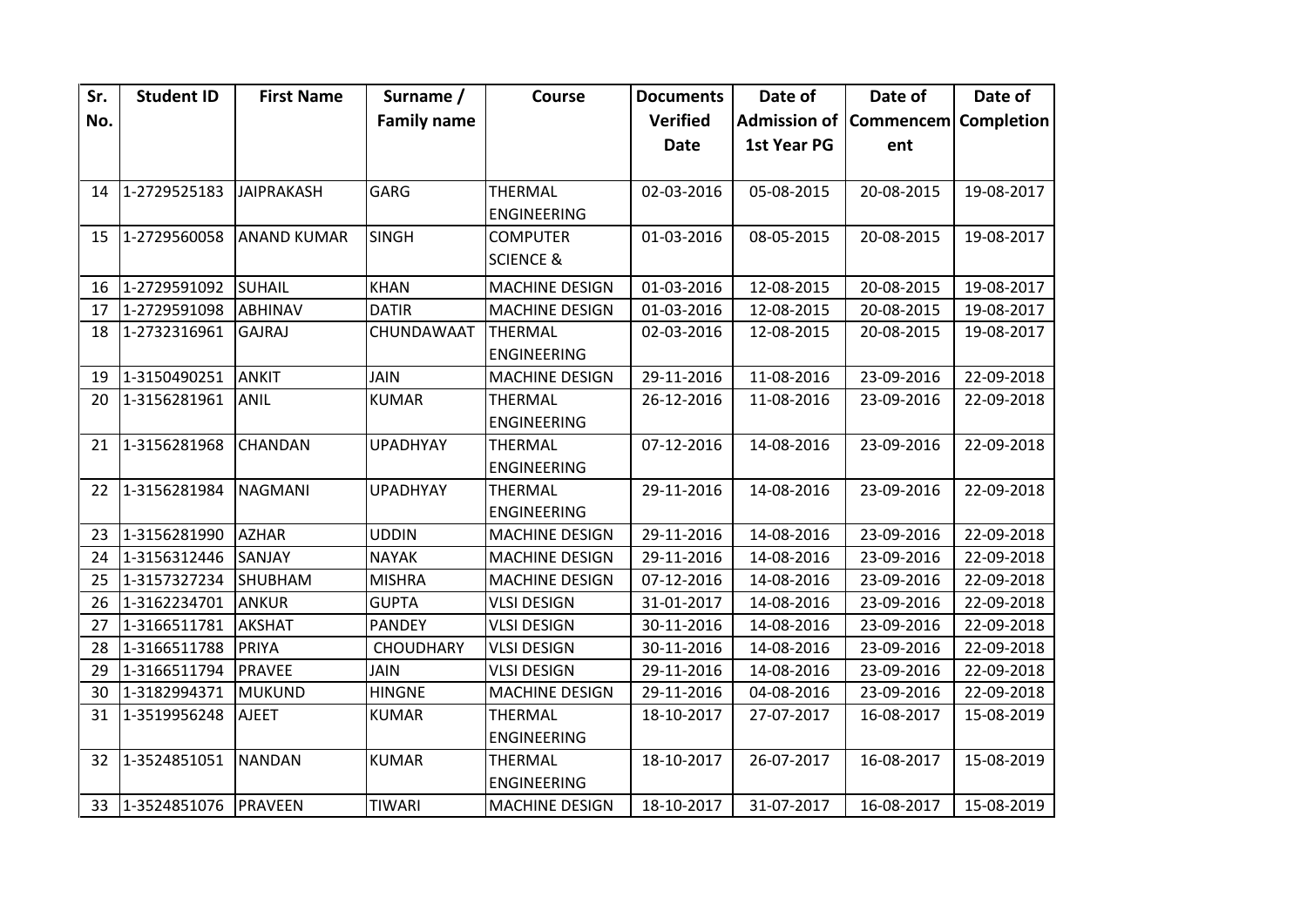| Sr. | <b>Student ID</b> | <b>First Name</b>   | Surname /          | Course                               | <b>Documents</b> | Date of                           | Date of    | Date of    |
|-----|-------------------|---------------------|--------------------|--------------------------------------|------------------|-----------------------------------|------------|------------|
| No. |                   |                     | <b>Family name</b> |                                      | Verified         | Admission of Commencem Completion |            |            |
|     |                   |                     |                    |                                      | <b>Date</b>      | 1st Year PG                       | ent        |            |
|     |                   |                     |                    |                                      |                  |                                   |            |            |
| 34  | 1-3524851082      | <b>VISHNUKANT</b>   | <b>TIWARI</b>      | <b>MACHINE DESIGN</b>                | 04-11-2017       | 31-07-2017                        | 16-08-2017 | 15-08-2019 |
| 35  | 1-3524851088      | <b>MANISH</b>       | <b>JHA</b>         | <b>MACHINE DESIGN</b>                | 18-10-2017       | 15-08-2017                        | 16-08-2017 | 15-08-2019 |
| 36  | 1-3524851094      | SHUBHAM SINGH RAWAT |                    | <b>MACHINE DESIGN</b>                | 18-10-2017       | 28-07-2017                        | 16-08-2017 | 15-08-2019 |
| 37  | 1-3524851100      | RANJEET             | <b>MEHTA</b>       | <b>MACHINE DESIGN</b>                | 18-10-2017       | 26-07-2017                        | 16-08-2017 | 15-08-2019 |
| 38  | 1-3524851106      | <b>VIVEK</b>        | <b>SHANKAR</b>     | <b>THERMAL</b><br><b>ENGINEERING</b> | 18-10-2017       | 31-07-2017                        | 16-08-2017 | 15-08-2019 |
| 39  | 1-3524851112      | <b>MANOJ</b>        | <b>AHARWAL</b>     | <b>THERMAL</b><br><b>ENGINEERING</b> | 18-10-2017       | 26-07-2017                        | 16-08-2017 | 15-08-2019 |
| 40  | 1-3524851118      | <b>PANKAJ</b>       | <b>PATEL</b>       | <b>THERMAL</b><br><b>ENGINEERING</b> | 18-10-2017       | 26-07-2017                        | 16-08-2017 | 15-08-2019 |
| 41  | 1-3524851124      | <b>DHEERAJ</b>      | <b>SINGH</b>       | <b>THERMAL</b><br><b>ENGINEERING</b> | 18-10-2017       | 26-07-2017                        | 16-08-2017 | 15-08-2019 |
| 42  | 1-3524851130      | SATYANARAYAN        | <b>SHARMA</b>      | <b>THERMAL</b><br><b>ENGINEERING</b> | 05-11-2017       | 26-07-2017                        | 16-08-2017 | 15-08-2019 |
| 43  | 1-4047283355      | <b>AIYAZ</b>        | <b>AHMAD</b>       | <b>MACHINE DESIGN</b>                | 11-09-2018       | 20-07-2018                        | 16-08-2018 | 15-08-2020 |
| 44  | 1-4047283370      | <b>NIKHIL</b>       | <b>AGRAWAL</b>     | <b>THERMAL</b><br><b>ENGINEERING</b> | 24-10-2018       | 25-07-2018                        | 16-08-2018 | 15-08-2020 |
| 45  | 1-4049345801      | OMPRAKASH           | <b>JHA</b>         | <b>THERMAL</b><br><b>ENGINEERING</b> | 12-09-2018       | 21-07-2018                        | 16-08-2018 | 15-08-2020 |
| 46  | 1-4052818582      | <b>ARUN</b>         | <b>SINGH</b>       | <b>VLSI DESIGN</b>                   | 18-10-2018       | 20-07-2018                        | 16-08-2018 | 15-08-2020 |
| 47  | 1-4055822691      | <b>ABHISHEK</b>     | RAMTEKE            | <b>THERMAL</b><br><b>ENGINEERING</b> | 10-10-2018       | 15-07-2018                        | 16-08-2018 | 15-08-2020 |
| 48  | 1-4055822700      | <b>TRIKESH</b>      | <b>SETH</b>        | <b>THERMAL</b><br><b>ENGINEERING</b> | 15-12-2018       | 20-07-2018                        | 16-08-2018 | 15-08-2020 |
| 49  | 1-4055822706      | PRABHASH            | <b>PANDEY</b>      | <b>THERMAL</b><br><b>ENGINEERING</b> | 10-10-2018       | 25-07-2018                        | 16-08-2018 | 15-08-2020 |
| 50  | 1-4055822722      | <b>RATNESH</b>      | <b>TRIPATHI</b>    | <b>THERMAL</b><br><b>ENGINEERING</b> | 10-10-2018       | 26-07-2018                        | 16-08-2018 | 15-08-2020 |